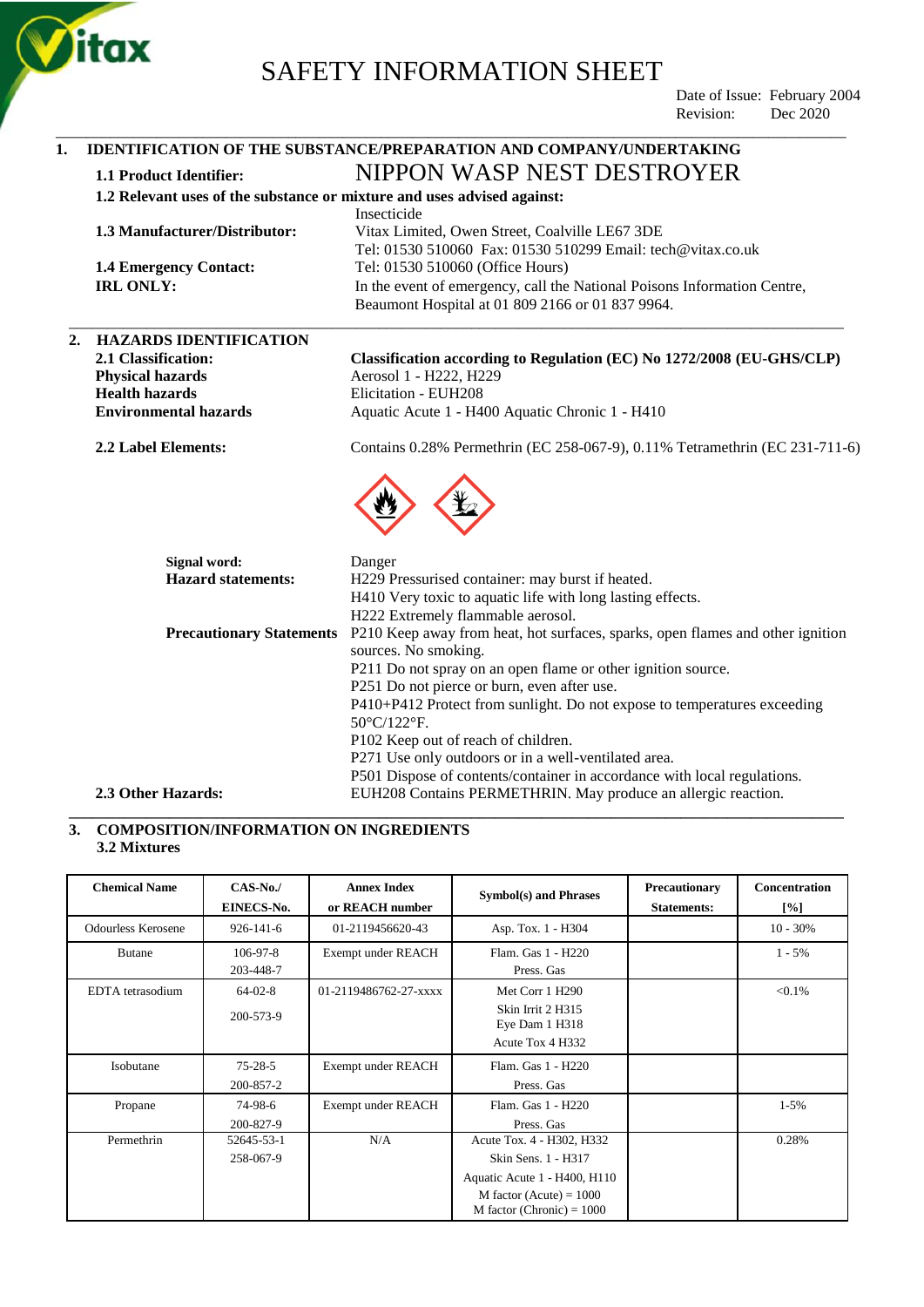

 Date of Issue: February 2004 Revision: Dec 2020

| <b>FIRST AID MEASURES</b><br>4.<br><b>4.1 Description of First Aid Measures</b> |                | <b>General information</b><br>Eye contact $-$ |                  | Move affected person to fresh air at once.<br>Rinse immediately with plenty of water. Remove any contact lenses and open |          |
|---------------------------------------------------------------------------------|----------------|-----------------------------------------------|------------------|--------------------------------------------------------------------------------------------------------------------------|----------|
|                                                                                 |                | 231-555-9                                     |                  | Acute Tox. 3 - H301<br>Aquatic Acute 1 - H400                                                                            |          |
|                                                                                 | Sodium Nitrite | $231 - 711 - 6$<br>7632-00-0                  | 01-2119471836-27 | Carc. 2; H351<br><b>STOT SE2: H371</b><br>Aquatic Acute 1; H400<br>Aquatic Chronic 1; H410<br>Ox. Sol. 3 - H272          | ${<}1\%$ |
|                                                                                 | Tetramethrin   | 7696-12-0                                     | N/A              | Acute tox. $4$ ; H302                                                                                                    | 0.11%    |

|                | attention immediately. Remove contaminated clothing immediately and wash skin       |
|----------------|-------------------------------------------------------------------------------------|
|                | with soap and water.                                                                |
| Inhalation $-$ | If spray/mist has been inhaled, proceed as follows. Move affected person to fresh   |
|                | air and keep warm and at rest in a position comfortable for breathing. If breathing |
|                | stops, provide artificial respiration. Keep affected person warm and at rest. Get   |
|                | medical attention immediately.                                                      |

#### **4.2 Most important symptoms and effects, both acute and delayed**

Not available

#### **4.3 Indication of immediate medical attention and special treatment needed:**

Not available**.** Additional medical guidance is available to doctors from the National Poisons Information Service.

| <b>FIRE FIGHTING MEASURES</b>                          |                                                                                                                                                                                                                                              |  |
|--------------------------------------------------------|----------------------------------------------------------------------------------------------------------------------------------------------------------------------------------------------------------------------------------------------|--|
| 5.1 Extinguishing Media:                               | Extinguish with foam, carbon dioxide, dry powder or water fog.                                                                                                                                                                               |  |
| 5.2 Special hazards arising from substance or mixture: |                                                                                                                                                                                                                                              |  |
|                                                        | Containers can burst violently or explode when heated, due to excessive pressure                                                                                                                                                             |  |
|                                                        | build-up. Extremely flammable. Forms explosive mixtures with air. Vapours are                                                                                                                                                                |  |
|                                                        | heavier than air and may spread near ground and travel a considerable distance to a<br>source of ignition and flash back. Containers can burst violently or explode when                                                                     |  |
|                                                        | heated, due to excessive pressure build-up.                                                                                                                                                                                                  |  |
| 5.3 Advice for firefighters:                           | Cool containers exposed to heat with water spray and remove them from the fire<br>area if it can be done without risk. Use water to keep fire exposed containers cool<br>and disperse vapours. Warn firefighters that aerosols are involved. |  |
|                                                        |                                                                                                                                                                                                                                              |  |

**\_\_\_\_\_\_\_\_\_\_\_\_\_\_\_\_\_\_\_\_\_\_\_\_\_\_\_\_\_\_\_\_\_\_\_\_\_\_\_\_\_\_\_\_\_\_\_\_\_\_\_\_\_\_\_\_\_\_\_\_\_\_\_\_\_\_\_\_\_\_\_\_\_\_\_\_\_\_\_\_\_\_\_\_\_\_\_\_\_\_\_\_\_\_\_\_\_\_\_\_**

#### **6. ACCIDENTAL RELEASE MEASURES 6.1 Personal Precautions:** Provide adequate ventilation. Use suitable respiratory protection if ventilation is inadequate. Avoid inhalation of vapours. **6.2 Environmental precautions:** Avoid the spillage or runoff entering drains, sewers or watercourses. Contain spillage with sand, earth or other suitable non- combustible material. **6.3 Methods and material for containment and cleaning up:**  Eliminate all sources of ignition. No smoking, sparks, flames or other sources of ignition near spillage. Provide adequate ventilation. Absorb spillage with noncombustible, absorbent material. Leave small quantities to evaporate, if safe to do so. Do not allow material to enter confined spaces, due to the risk of explosion. \_\_\_\_\_\_\_\_\_\_\_\_\_\_\_\_\_\_\_\_\_\_\_\_\_\_\_\_\_\_\_\_\_\_\_\_\_\_\_\_\_\_\_\_\_\_\_\_\_\_\_\_\_\_\_\_\_\_\_\_\_\_\_\_\_\_\_\_\_\_\_\_\_\_\_\_\_\_\_\_\_\_\_\_\_\_\_\_\_\_\_\_\_\_\_\_\_\_\_\_ **7. HANDLING & STORAGE**

#### **7.1 Precautions for Safe Handling:** Read and follow manufacturer's recommendations. Keep away from heat, sparks and open flame. Eliminate all sources of ignition. Do not spray on a naked flame or any incandescent material. **7.2 Conditions for Safe Storage:** Keep away from heat, sparks and open flame. Store at moderate temperatures in dry, well ventilated area. Extremely flammable. Pressurized container: protect from sunlight and do not expose to temperatures exceeding 50°C. Do not pierce or burn, even after use. **Storage class:** Flammable compressed gas storage.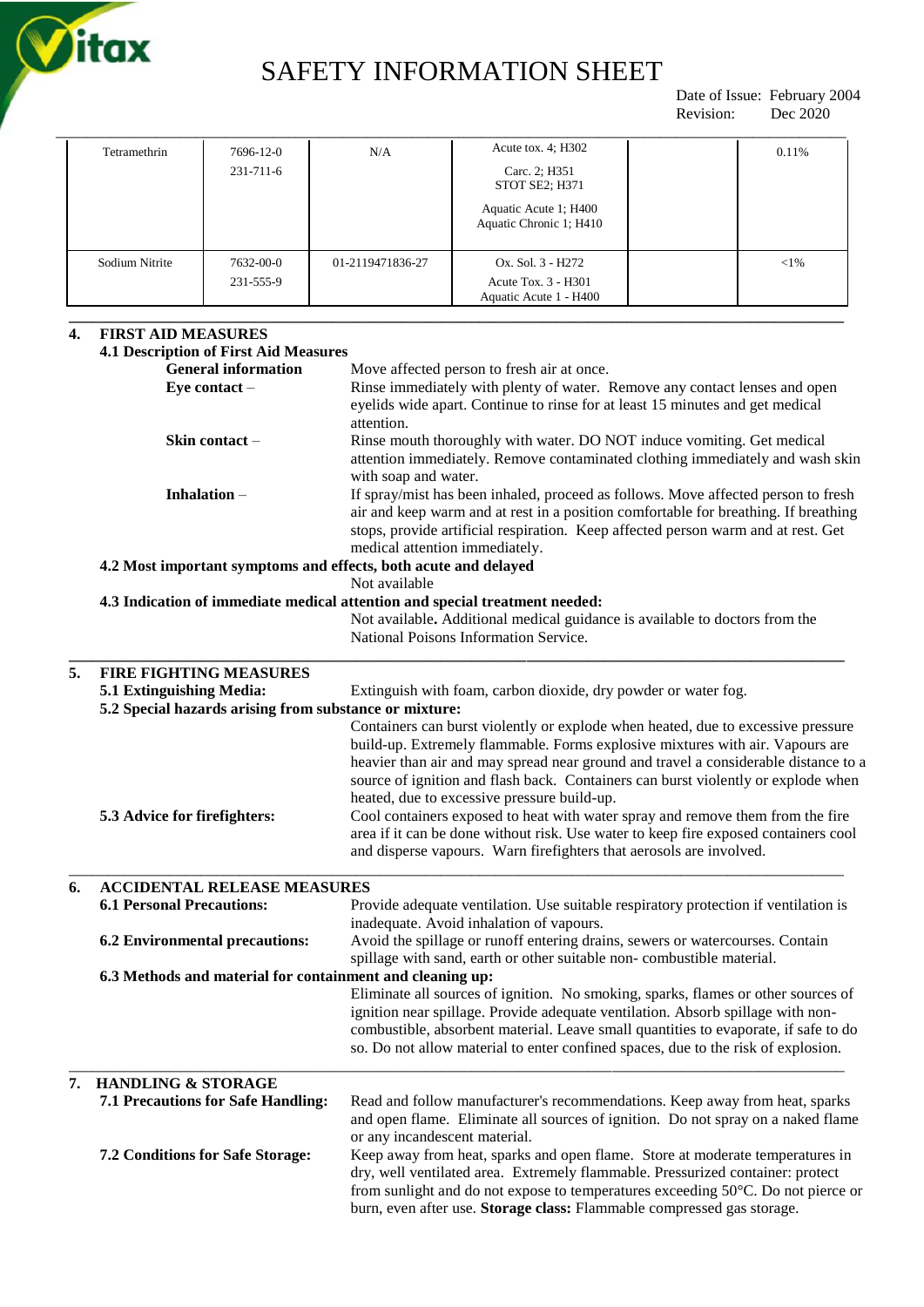

Date of Issue: February 2004<br>Revision: Dec 2020

|    |                                                                                              | Revision:<br>Dec 2020                                                                                                                                          |
|----|----------------------------------------------------------------------------------------------|----------------------------------------------------------------------------------------------------------------------------------------------------------------|
|    | 7.3 Specific end use:                                                                        | Insecticide.                                                                                                                                                   |
|    | 8. EXPOSURE CONTROLS/ PERSONAL PROTECTION                                                    |                                                                                                                                                                |
|    | 8.1 Control parameters:                                                                      |                                                                                                                                                                |
|    | <b>Odourless Kerosene</b>                                                                    | Long-term exposure limit (8-hour TWA): OEL 1200 mg/m3                                                                                                          |
|    | <b>BUTANE</b>                                                                                | Long-term exposure limit (8-hour TWA): WEL 600 ppm                                                                                                             |
|    |                                                                                              | Short-term exposure limit (15-minute): WEL 750 ppm                                                                                                             |
|    | <b>ISOBUTANE</b>                                                                             | Long-term exposure limit (8-hour TWA): WEL 800 ppm                                                                                                             |
|    |                                                                                              | Short-term exposure limit (15-minute): WEL No std.                                                                                                             |
|    | <b>PROPANE</b>                                                                               | Long-term exposure limit (8-hour TWA): SUP ppm                                                                                                                 |
|    |                                                                                              | Short-term exposure limit (15-minute): SUP ppm                                                                                                                 |
|    | <b>PERMETHRIN</b>                                                                            | Long-term exposure limit (8-hour TWA): 5 mg/m3                                                                                                                 |
|    | <b>SODIUM NITRITE</b>                                                                        | Long-term exposure limit (8-hour TWA): No std.                                                                                                                 |
|    | $OEL = Occupational Exposure Limit.$<br>$WEL = Workplace Exposure Limit$                     |                                                                                                                                                                |
|    | <b>8.2 Exposure Controls:</b>                                                                |                                                                                                                                                                |
|    | Personal protective equipment:                                                               |                                                                                                                                                                |
|    |                                                                                              | General protective and hygienic measures: Provide adequate ventilation. Avoid inhalation of vapours and                                                        |
|    |                                                                                              | spray/mists. Observe any occupational exposure limits for the product or                                                                                       |
|    |                                                                                              | ingredients. Do not eat, drink or smoke when using the product.                                                                                                |
|    | <b>Breathing equipment:</b>                                                                  | If ventilation is inadequate, suitable respiratory protection must be worn.                                                                                    |
|    | <b>Protection of hands:</b>                                                                  | Due to the packaging form, aerosol, risk of skin contact is small. Chemical-resistant,                                                                         |
|    |                                                                                              | impervious gloves complying with an approved standard should be worn if a risk                                                                                 |
|    |                                                                                              | assessment indicates skin contact is possible. The most suitable glove should be                                                                               |
|    |                                                                                              | chosen in consultation with the glove supplier/manufacturer, who can provide                                                                                   |
|    |                                                                                              | information about the breakthrough time of the glove material.                                                                                                 |
|    |                                                                                              | Wash hands after handling. Wash promptly if skin becomes contaminated. Wash                                                                                    |
|    |                                                                                              | hands at the end of each work shift and before eating, smoking and using the toilet.                                                                           |
|    |                                                                                              | Use appropriate skin cream to prevent drying of skin.                                                                                                          |
|    | Eye protection:                                                                              | Eyewear complying with an approved standard should be worn if a risk assessment<br>indicates eye contact is possible. The following protection should be worn: |
|    |                                                                                              | Chemical splash goggles.                                                                                                                                       |
|    |                                                                                              |                                                                                                                                                                |
| 9. | PHYSICAL & CHEMICAL PROPERTIES<br>9.1 Information on basic physical and chemical properties: |                                                                                                                                                                |
|    | Appearance                                                                                   | aerosol                                                                                                                                                        |
|    | Odour                                                                                        | organic solvent                                                                                                                                                |
|    | pH                                                                                           | not available                                                                                                                                                  |
|    | Boiling point                                                                                | not available                                                                                                                                                  |
|    | Melting point                                                                                | not available                                                                                                                                                  |
|    | Flash point                                                                                  | $<$ -40 <sup>0</sup> C                                                                                                                                         |
|    | <b>Flammability Limits</b>                                                                   | Lower: 1.8% - Upper 9.5%                                                                                                                                       |
|    | Autoflammability                                                                             | 410-580°C                                                                                                                                                      |
|    | 9.2 Other information:                                                                       | Information given is applicable to the major ingredient.                                                                                                       |
|    | 10. STABILITY & REACTIVITY                                                                   |                                                                                                                                                                |
|    | 10.1 Reactivity:                                                                             | no data                                                                                                                                                        |
|    | 10.2 Stability:                                                                              | Avoid the following conditions: Heat, sparks, flames.                                                                                                          |
|    | 10.3 Possibility of hazardous reactions no data                                              |                                                                                                                                                                |
|    | 10.4 Conditions to Avoid:                                                                    | Avoid heat, flames and other sources of ignition. Avoid exposing aerosol                                                                                       |
|    |                                                                                              | containers to high temperatures or direct sunlight.                                                                                                            |

\_\_\_\_\_\_\_\_\_\_\_\_\_\_\_\_\_\_\_\_\_\_\_\_\_\_\_\_\_\_\_\_\_\_\_\_\_\_\_\_\_\_\_\_\_\_\_\_\_\_\_\_\_\_\_\_\_\_\_\_\_\_\_\_\_\_\_\_\_\_\_\_\_\_\_\_\_\_\_\_\_\_\_\_\_\_\_\_\_\_\_\_\_\_\_\_\_\_\_\_

**10.6 Hazardous Decomposition Products:**  Thermal decomposition or combustion may liberate carbon oxides and other toxic gases or vapours. Oxides of carbon. Oxides of nitrogen.

#### **11. TOXICOLOGICAL INFORMATION Acute toxicity:**

**10.5 Incompatible materials:** no data.

| Acute Toxicity (Oral LD50) | Odourless Kerosine $> 5000$ mg/kg Rat |
|----------------------------|---------------------------------------|
| OECD 420                   | Permethrin $> 2000$ mg/kg Rat         |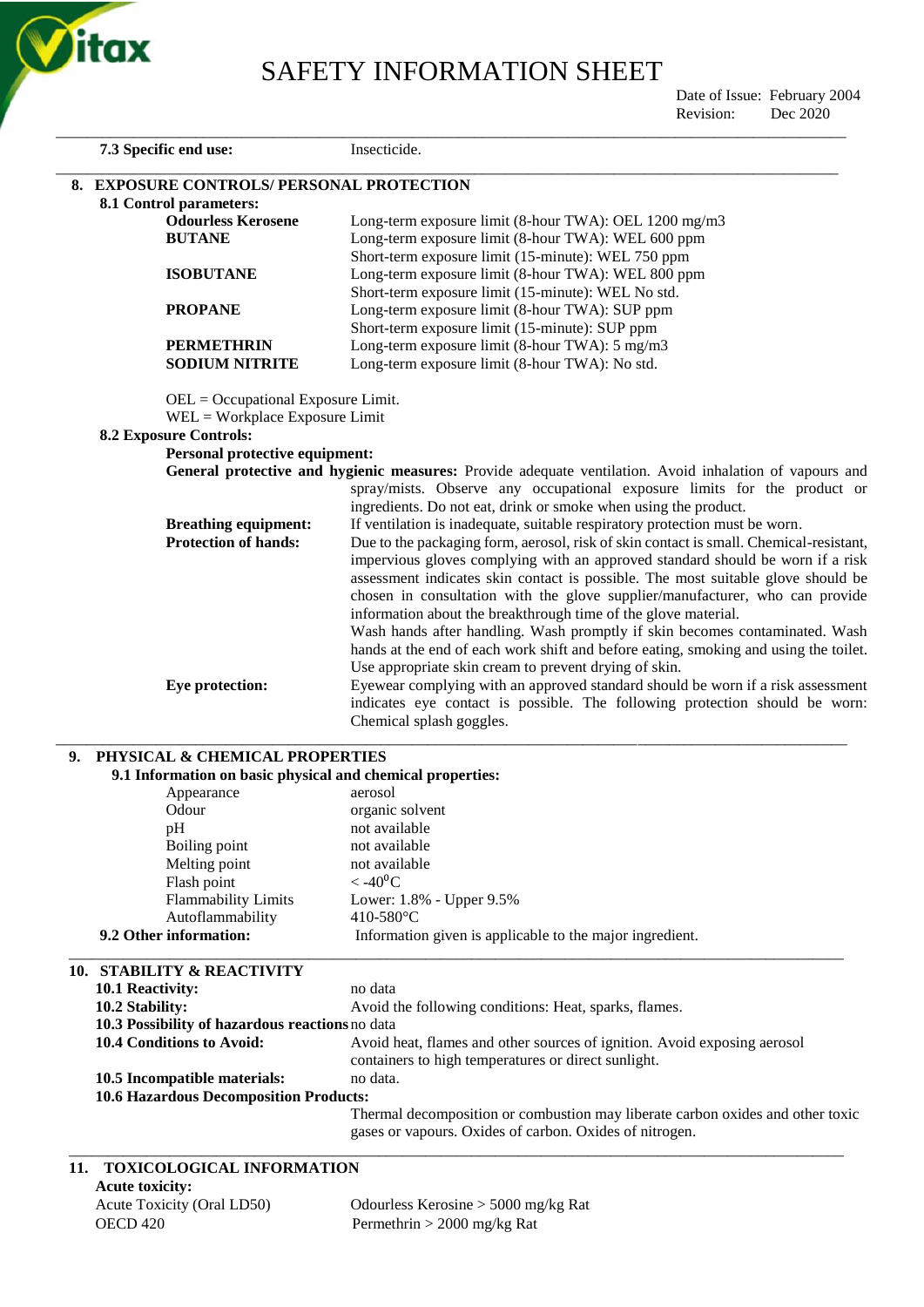

\_\_\_\_\_\_\_\_\_\_\_\_\_\_\_\_\_\_\_\_\_\_\_\_\_\_\_\_\_\_\_\_\_\_\_\_\_\_\_\_\_\_\_\_\_\_\_\_\_\_\_\_\_\_\_\_\_\_\_\_\_\_\_\_\_\_\_\_\_\_\_\_\_\_\_\_\_\_\_\_\_\_\_\_\_\_\_\_\_\_\_\_\_\_\_\_\_\_\_\_\_\_ Tetramethrin > 2000 mg/kg Rat

Tetramethrin > 2000 mg/kg Rat

Tetramethrin > 5.28 mg/l Rat

Permethrin slight irritation

Permethrin mild irritation

There is no evidence that the material can lead to respiratory hypersensitivity.

Non Corrosive to skin.

properties.

 Date of Issue: February 2004 Revision: Dec 2020

Acute Toxicity (Dermal LD50) Odourless Kerosine > 2000 mg/kg Rabbit OECD 402 Permethrin > 2000 mg/kg Rat

Acute Toxicity (Inhalation LC50) Odourless Kerosine > 5.28 mg/l (vapours) Rat 4 hours OECD 403 Permethrin > 0.45 mg/litre Rat

### **Skin Corrosion/Irritation:**

Erythema\eschar score Odourless Kerosine No erythema (0).

Oedema score OECD 404 Odourless Kerosine No oedema (0).

Human Skin Model Test Not available.

#### Serious eye damage/irritation: Not Irritating. **Respiratory or skin sensitisation:** Respiratory sensitisation No information required.

**Skin sensitisation**

Buehler test: Guinea Pig Odourless Kerosine Not Sensitising. OECD 406 Permethrin Non-sensitiser to skin of Guinea pigs **Germ cell mutagenicity:** Genotoxicity - In Vitro Odourless Kerosine Negative. This substance has no evidence of mutagenic

Ames Test Permethrin Non genotoxic Method: ASTM E1687 Tetramethrin Non genotoxic Genotoxicity - In Vivo Odourless Kerosine Negative. This substance has no evidence of mutagenic

#### **Reproductive Toxicity:**

### **12. ECO**

|                                                     | properties.                                                                      |
|-----------------------------------------------------|----------------------------------------------------------------------------------|
| Chromosome aberration:                              | Permethrin Non genotoxic                                                         |
| OECD Guideline 475                                  | Tetramethrin Non genotoxic                                                       |
| <b>Carcinogenicity:</b>                             |                                                                                  |
| Carcinogenicity                                     | Odourless Kerosine LOAEL 200 mg/kg/day Dermal Mouse                              |
| Method equivalent to OECD 451                       | This substance has no evidence of carcinogenic properties.                       |
|                                                     | Permethrin Non carcinogenic                                                      |
|                                                     | Tetramethrin Classified Carc. Cat 2. The mechanisms are not thought relevant for |
|                                                     | humans                                                                           |
| <b>Reproductive Toxicity:</b>                       |                                                                                  |
| Reproductive Toxicity - Fertility                   | Odourless Kerosine NOAEL >3000 mg/kg/day Oral Rat                                |
| <b>OECD Test Guideline 421</b>                      | This substance has no evidence of toxicity to reproduction.                      |
| Reproductive Toxicity - Development                 |                                                                                  |
| Developmental toxicity:                             | Odourless Kerosine NOAEL 1000 mg/kg/day Oral Rat                                 |
| Method OECD 414                                     | This substance has no evidence of toxicity to reproduction.                      |
|                                                     | Permethrin Non reprotoxic/teratogenic                                            |
|                                                     | Tetramethrin Non reprotoxic/teratogenic                                          |
| Specific target organ toxicity - repeated exposure: |                                                                                  |
| STOT - Repeated exposure                            | Odourless Kerosine NOAEL 750 mg/kg Oral Rat                                      |
| Inhalation                                          | No specific health warnings noted                                                |
| Ingestion                                           | Harmful: may cause lung damage if swallowed. Pneumonia may be the result if      |
|                                                     | vomited material containing solvents reaches the lungs.                          |
| Skin contact                                        | No specific health warnings noted. Not a skin sensitiser.                        |
| Eye contact                                         | No specific health warnings noted.                                               |
| <b>Medical Symptoms</b>                             | Skin irritation.                                                                 |
|                                                     |                                                                                  |
| 12. ECOLOGICAL INFORMATION                          |                                                                                  |
| 12.1. Toxicity                                      |                                                                                  |
| Acute Toxicity – Fish                               | Odourless Kerosine LC50 96 hours > 10 mg/l Onchorhynchus mykiss (Rainbow         |
|                                                     | trout)                                                                           |
| OECD <sub>203</sub>                                 | Permethrin LC50 96 hours 0.145 mg/l Common Carp, Cyprinus carpio,                |
|                                                     | Tetramethrin LC50 (96h): 0,033 mg/l Brachydanio rerio (fish)                     |
|                                                     |                                                                                  |
|                                                     |                                                                                  |
|                                                     |                                                                                  |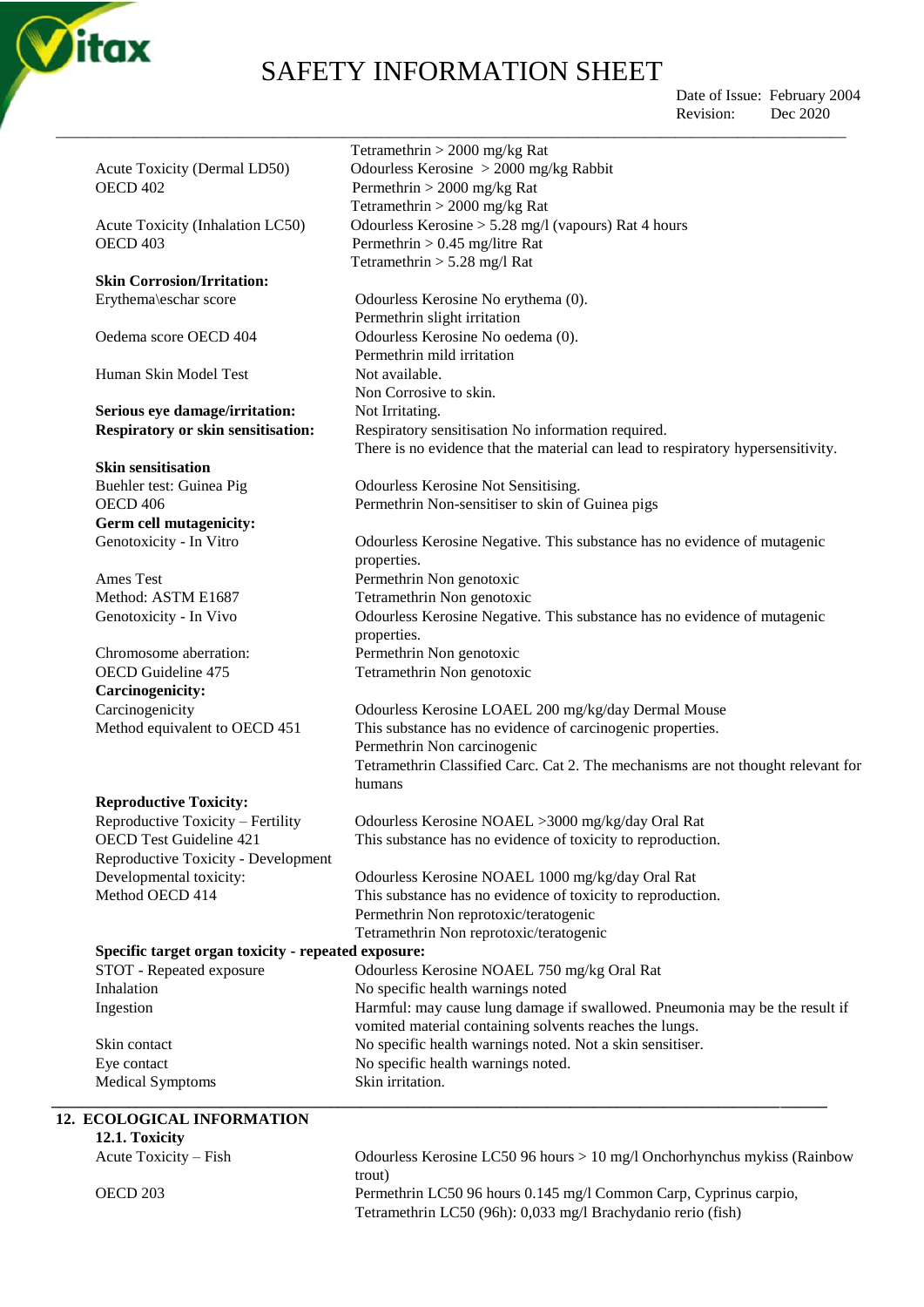

Date of Issue: February 2004 Revision: Dec 2020

| Acute Toxicity - Aquatic Invertebrates   | Odourless Kerosine EC50 48 hours > 10 mg/l Daphnia magna                                                                                                                                              |
|------------------------------------------|-------------------------------------------------------------------------------------------------------------------------------------------------------------------------------------------------------|
| <b>OECD 202</b>                          | Permethrin EC50 24 hours : 0.020 mg/l Daphnia magna                                                                                                                                                   |
|                                          | Tetramethrin EC50 48 hours 0,47 mg/l Daphnia magna<br>Odourless Kerosine Not available.                                                                                                               |
| Acute Toxicity - Aquatic Plants          | Permethrin EbC50 (72 h) <sup>1</sup> : >0.011 mg/l, ErC50 <sup>2</sup> : >0.011 mg/l Scenedesmus                                                                                                      |
|                                          | subspicatus (algae)                                                                                                                                                                                   |
|                                          | Tetramethrin 1,36 mg/l Scenedesmus subspicatus (algae)                                                                                                                                                |
| Acute Toxicity – Microorganisms          | Odourless Kerosine EC50 72 hours 678 mg/l Activated sludge                                                                                                                                            |
| QSAR modelled data                       | Permethrin Activated sewage sludge, 3 hours : EC50: >1000 mg/l                                                                                                                                        |
| 12.2. Persistence and degradability      |                                                                                                                                                                                                       |
| Degradability                            | Odourless Kerosine This substance is inherently biodegradable                                                                                                                                         |
|                                          | Permethrin disappears rapidly from the environment: in 6 to 24 h from ponds and                                                                                                                       |
|                                          | streams; in 7 days from pond sediment; and in 58 days from foliage and soil in                                                                                                                        |
|                                          | forests. Thirty per cent of the compound was lost within 1 week from cotton<br>leaves in a field.                                                                                                     |
|                                          | In water and on soil surfaces, permethrin is photodegraded by sunlight. Ester                                                                                                                         |
|                                          | cleavage and cis: trans interconversion are, as with plants, the major reactions.                                                                                                                     |
| Biodegradation                           | Odourless Kerosine No information required. Substance is a UVCB. Standard                                                                                                                             |
|                                          | tests for this endpoint are intended for single substances and are not appropriate                                                                                                                    |
|                                          | for this complex substance.                                                                                                                                                                           |
|                                          | Permethrin is readily taken up by aquatic organisms: bio-concentration factors                                                                                                                        |
|                                          | range from 43 to 750 for various organisms. In all the aquatic organisms studied,                                                                                                                     |
|                                          | absorbed permethrin is also rapidly lost on transfer to clean water. There is no                                                                                                                      |
|                                          | bioaccumulation in birds. Therefore, the compound, in practice, can be regarded                                                                                                                       |
|                                          | as having no tendency to bioaccumulate.                                                                                                                                                               |
|                                          | Tetramethrin: The substance was found to be moderately biodegradable under the                                                                                                                        |
|                                          | test conditions within 28 days. The substance was found to be ultimate                                                                                                                                |
|                                          | biodegradable by about 20% based on BOD measurement.                                                                                                                                                  |
| 12.3. Bioaccumulative potential          |                                                                                                                                                                                                       |
| Partition coefficient                    | Odourless Kerosine No information required. Substance is a hydrocarbon UVCB.                                                                                                                          |
|                                          | Standard tests for this endpoint are intended for single substances and are not<br>appropriate for this complex substance. Substance is a UVCB. Standard tests for                                    |
|                                          | this endpoint are intended for single substances and are not appropriate for this                                                                                                                     |
|                                          | complex substance.                                                                                                                                                                                    |
|                                          | Tetramethrin: BCF: 6.6 - 20 - 634                                                                                                                                                                     |
| 12.4. Mobility in soil                   |                                                                                                                                                                                                       |
| Mobility:                                | Leaching potential of Permethrin and its degradates showed that very little                                                                                                                           |
|                                          | downward movement occurs in soil. Tetramethrin: The values of Koc (2045;                                                                                                                              |
|                                          | 2754) indicate that it is immobile and remains preferentially in soil.                                                                                                                                |
| 12.5. Results of PBT and vPvB assessment |                                                                                                                                                                                                       |
|                                          | Not Classified as PBT/vPvB by current EU criteria.                                                                                                                                                    |
| 12.6. Other adverse effects              | None known                                                                                                                                                                                            |
| 13. DISPOSAL CONSIDERATIONS              | Do not puncture or incinerate, even when empty.                                                                                                                                                       |
| 13.1 Waste treatment methods:            | Dispose of waste to licensed waste disposal site in accordance with the                                                                                                                               |
|                                          | requirements of the local Waste Disposal Authority Containers should be                                                                                                                               |
|                                          | thoroughly emptied before disposal because of the risk of an explosion. Empty<br>containers must not be punctured or incinerated because of the risk of an                                            |
|                                          | explosion.                                                                                                                                                                                            |
|                                          |                                                                                                                                                                                                       |
| 13.1 Waste treatment methods:            |                                                                                                                                                                                                       |
|                                          |                                                                                                                                                                                                       |
|                                          | thoroughly emptied before disposal because of the risk of an explosion. Empty                                                                                                                         |
|                                          | containers must not be punctured or incinerated because of the risk of an                                                                                                                             |
|                                          | explosion.                                                                                                                                                                                            |
| 13. DISPOSAL CONSIDERATIONS              | Do not puncture or incinerate, even when empty.<br>Dispose of waste to licensed waste disposal site in accordance with the<br>requirements of the local Waste Disposal Authority Containers should be |